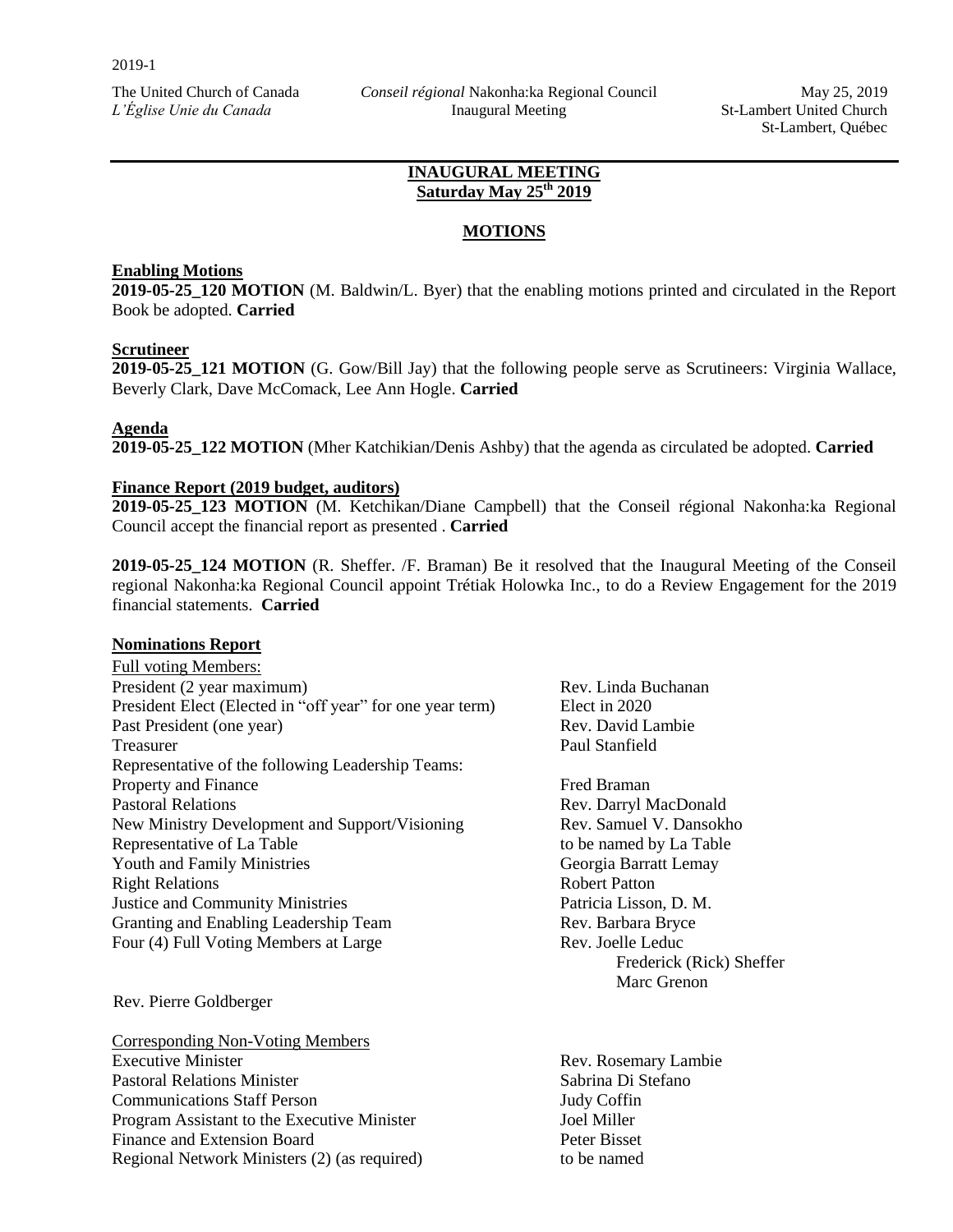The United Church of Canada *L'Église Unie du Canada*

Youth, Young Adult and Families Ministries (as required) Shanna Bernier Property, Finance and Administration Manager (as required) Brian Ruse AGM Coordinator (as required) Rev. Tami Spires Nominations (as required) to be named

**2019-05-25\_125 MOTION** (R. Sheffter/Mher Katchikian) that the Conseil régional Nakonha:ka Regional Council nominate the following people to the Executive: (T. Spires, L.E. Moir, abstaining)

**2019-05-25\_126 MOTION** (R. Sheffer/ D. McCormack) that the Conseil régional Nakonha:ka Regional Council recognize the following Leadership Teams, with power to add.

- 1. Archives
- 2. Property and Finance
- 3. Living into Right Relations
- 4. United Church Women
- 5. Youth Ministry
- 6. Licenced Lay Worship Leadership
- 7. Nominations
- 8. Remote Communication
- 9. Loss and Living exploration
- 10. Summer Drama
- 11. Food Ministry
- 12. Finance and Extension Board
- 13. Planning Regional Gatherings
- 14. Granting Enabling
- 15. Justice and Communities Ministries
- 16. New Ministry Development Supporting Vision
- 17. Environment

## **Carried**

### **Report Book**

**2019-05-25\_127 MOTION** (S. Dansokho/T. Spires) that this Inaugural Meeting of Conseil régional Nakonha:ka Regional Council receive the Reports as printed in the (2019) Report Book. **Carried** (David Fines opposed).

### **Governance Document**

**2019-05-25\_128 MOTION** (R. Sheffer/M. Katchikian) that this Inaugural Meeting of Conseil régional Nakonha:ka regional council accept the Governance Handbook as distributed, with the understanding that it is a work in process and can be amended. **Carried** (Jean Claude de Lancette, opposed)

## **Future Meetings**

Discussion: The Manual (The Manual C.4.1):

"The regional council must meet at least annually.

"The annual meeting may be a meeting of the entire regional council or the executive of the regional council, as determined by the regional council."

**2019-05-25\_129 MOTION** (D. Ashby/ D. Clinker) That Conseil régional Nakonha:ka Regional Council meet at least twice a year; a one-day meeting in the fall and a meeting in the spring. **Carried**